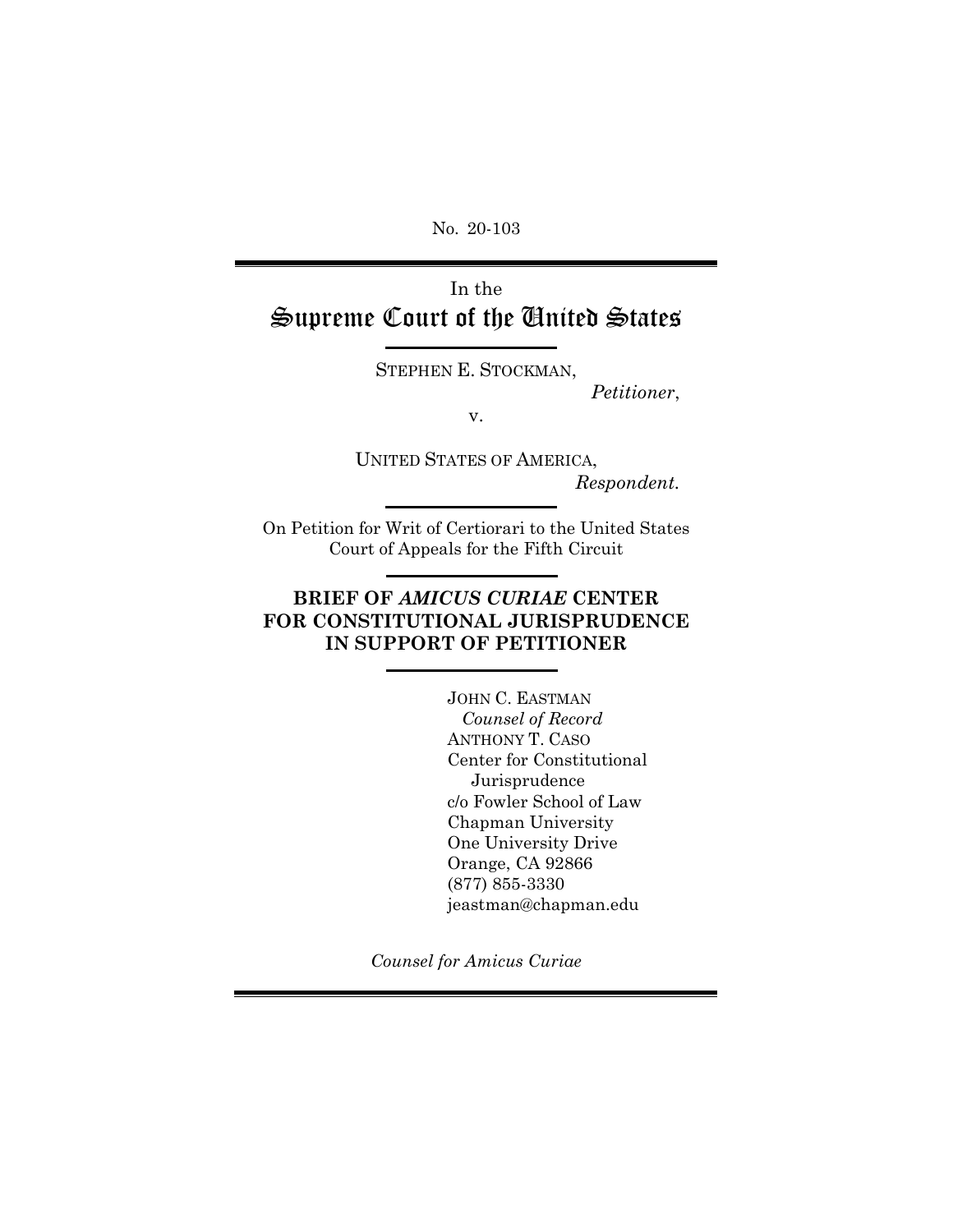### **QUESTION PRESENTED**

<span id="page-1-0"></span>In *Buckley v. Valeo*, this Court narrowly construed the Federal Election Campaign Act of 1974's restriction of independent expenditures as limited to "express advocacy" in order to avoid constitutional problems. When it enacted the Bipartisan Campaign Reform Act of 2002, Congress expanded its restriction to also reach "electioneering communications," defined as a communication that mentions a candidate for federal office 30 days before a primary election or 60 days before a general election. 52 U.S.C. § 30104(f)(3). Although this Court upheld the BCRA against a facial challenge in *McConnell v. FEC*, 540 U.S. 93 (2003), it subsequently held in an as-applied challenge that the BCRA was unconstitutional to the extent that the ban on "electioneering communications" reached issue advocacy that was not the "functional equivalent" of "express advocacy." *FEC v. Wisconsin Right to Life, Inc.*, 551 U.S. 449, 481 (2007). Addressed in this brief is the count against former Congressman Stockman arising out of a communication, financed by a long-time supporter, that was concededly neither express advocacy nor its functional equivalent. The question presented is therefore:

Whether Congress can constitutionally treat a supporter's financing of an issue-based communication through a 501(c)(4) entity controlled by a candidate as if it were a campaign expenditure and contribution when it does not contain express advocacy or its functional equivalent?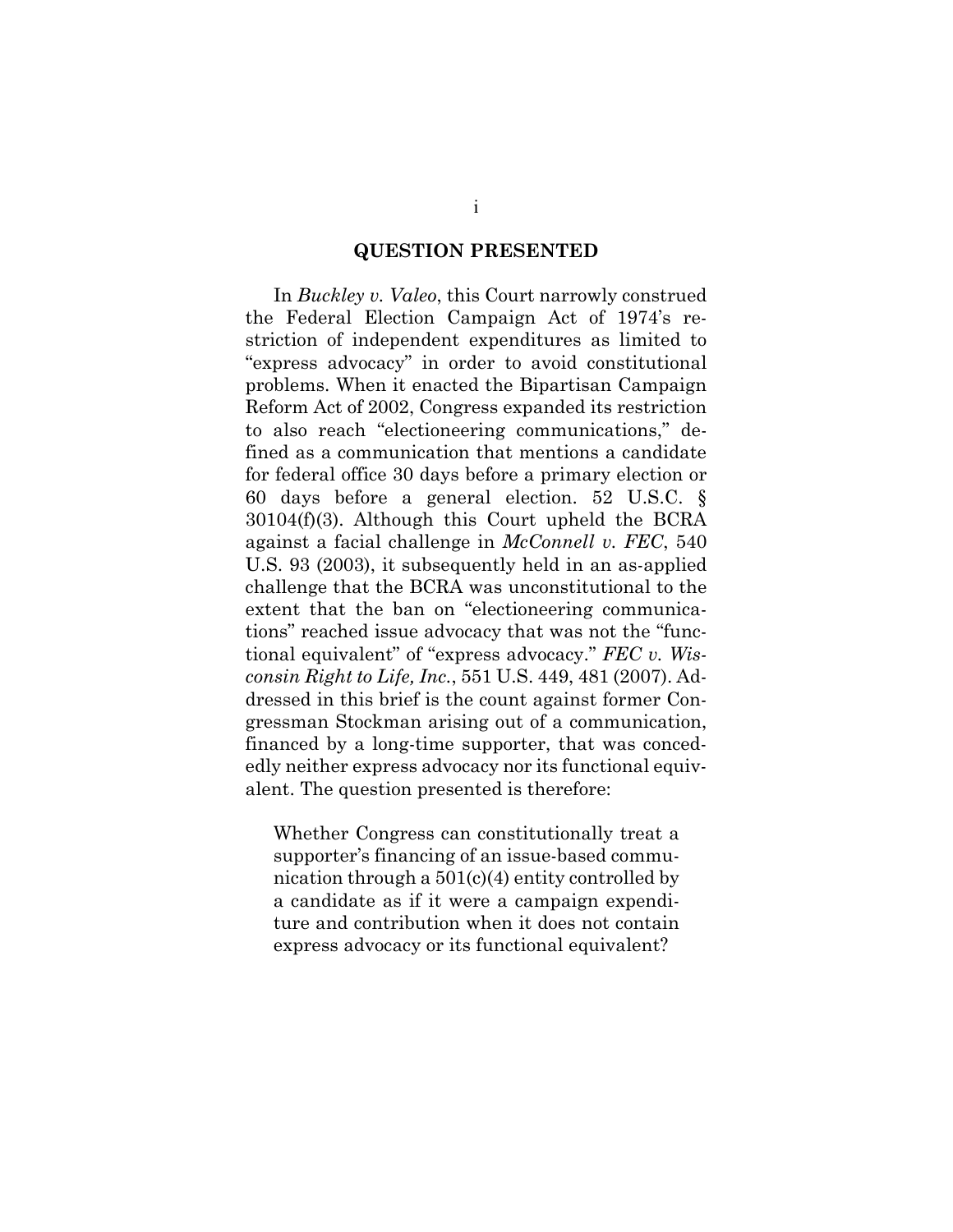## **TABLE OF CONTENTS**

|    | INTEREST OF AMICUS CURIAE1                                                                                                           |  |
|----|--------------------------------------------------------------------------------------------------------------------------------------|--|
|    | SUMMARY OF THE ARGUMENT1                                                                                                             |  |
|    | REASONS FOR GRANTING THE WRIT3                                                                                                       |  |
| L. | Harsh Criticism of Political Adversaries is an<br>American Tradition Dating to the Founding3                                         |  |
| H. | The Court Should Take this Opportunity to<br>Correct The Dangerous Trend of Post-Buckley<br>Jurisprudence, which Chills Free Speech5 |  |
|    |                                                                                                                                      |  |
|    |                                                                                                                                      |  |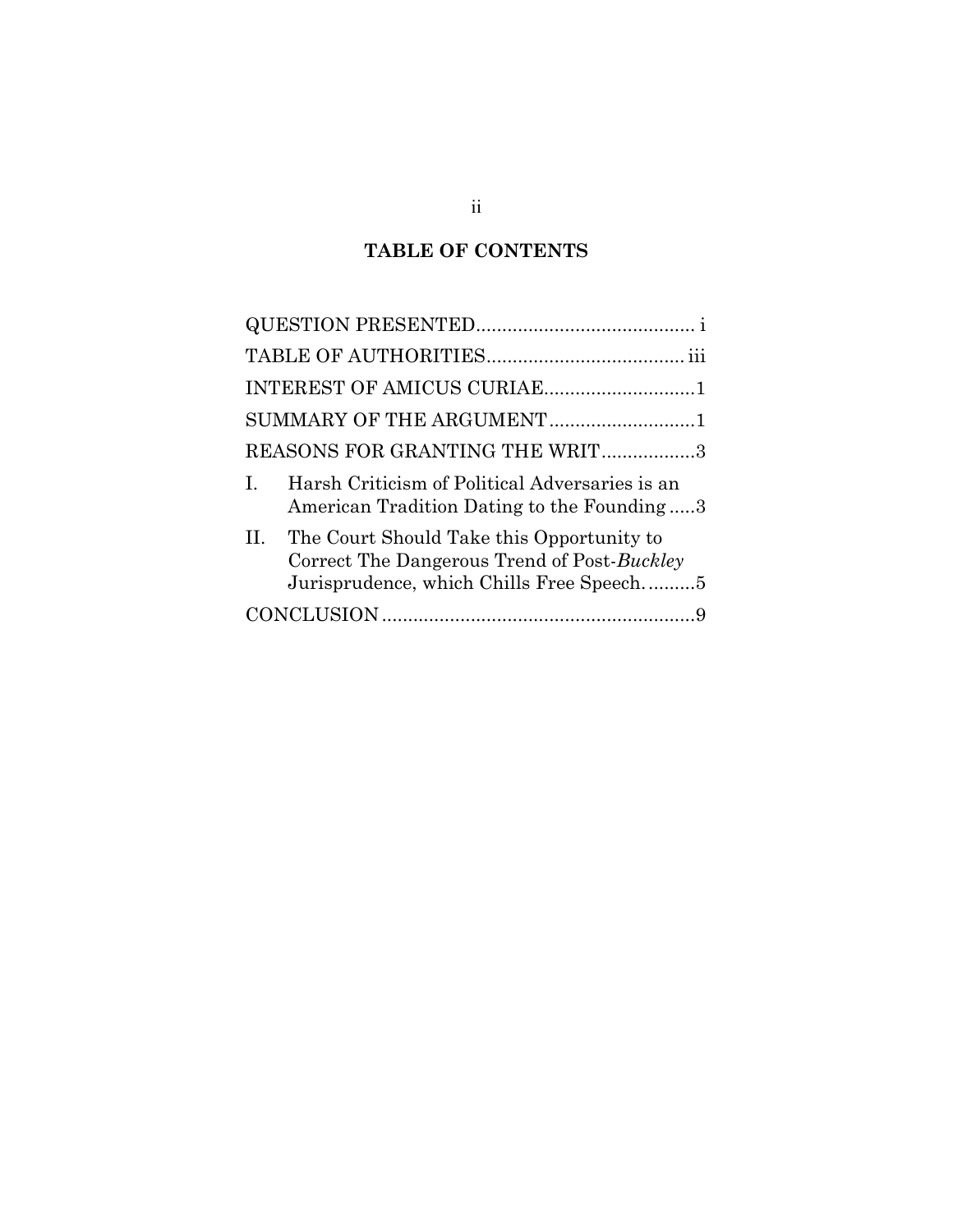## **TABLE OF AUTHORITIES**

## <span id="page-3-0"></span>**Cases**

| Buckley v. Valeo,                                                      |  |
|------------------------------------------------------------------------|--|
| Citizens United v. FEC,                                                |  |
| FEC v. Wisconsin Right to Life, Inc.,                                  |  |
| McConnell v. FEC,                                                      |  |
| National Institute of Family and Life Advocates, et<br>al. v. Becerra, |  |
| New York Times v. Sullivan,                                            |  |
| North Carolina Right to Life, Inc. v. Leake,                           |  |

## **Statutes**

## **Other Authorities**

| Boller, Paul F., <i>Presidential Campaigns: From</i> |  |  |
|------------------------------------------------------|--|--|
| George Washington to George W. Bush (2004)4          |  |  |

## iii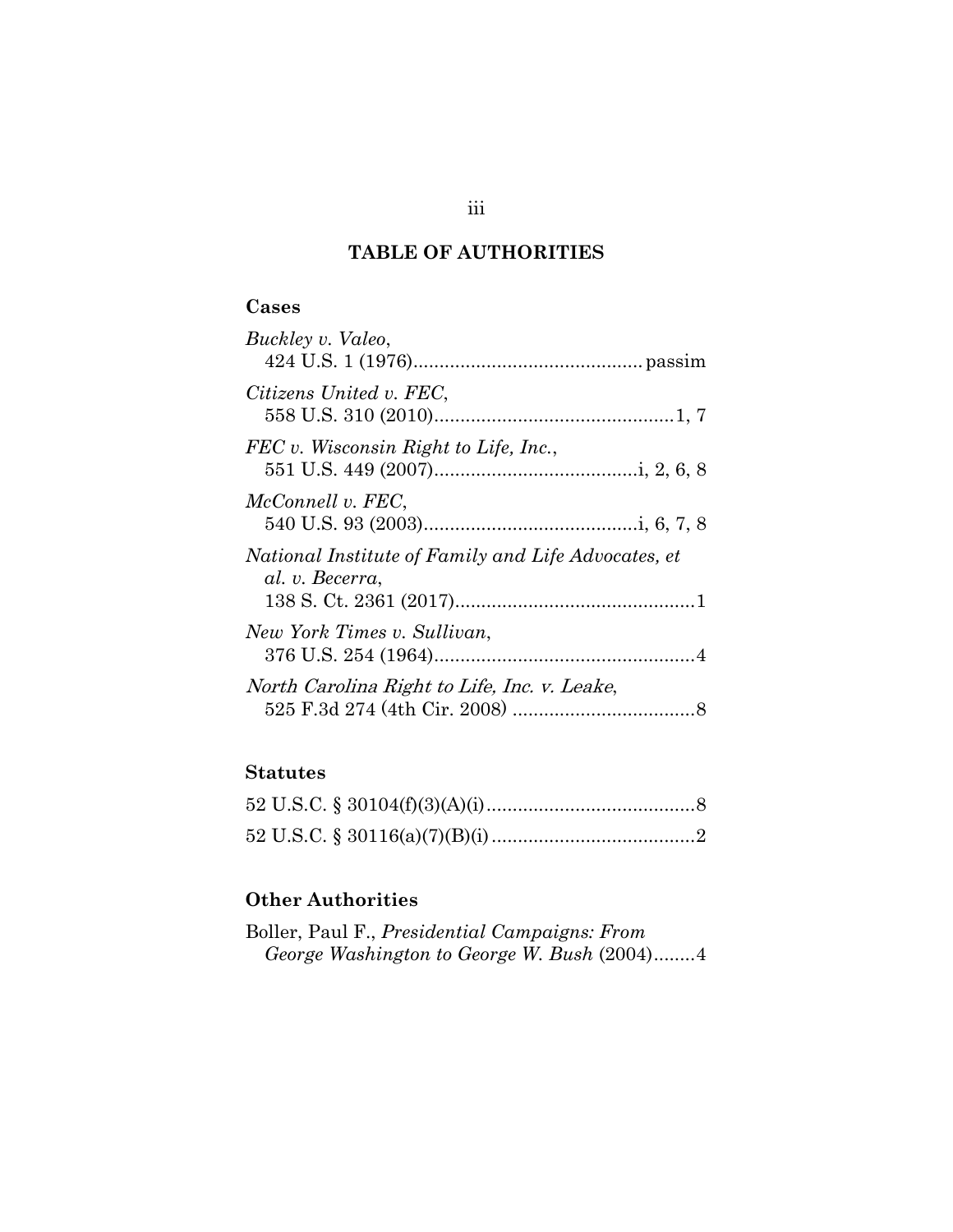## Bopp, James Jr. & Coleson, Richard E., *The First Amendment is Still Not a Loophole*, 31 N. Ky. L. Rev. 289 (2004) ........................................................7 Scher, Richard, *The Modern Political Campaign: Mudslinging, Bombast, and the Vitality of American Politics* 32 (1997).................................3, 4

## **Rules**

#### iv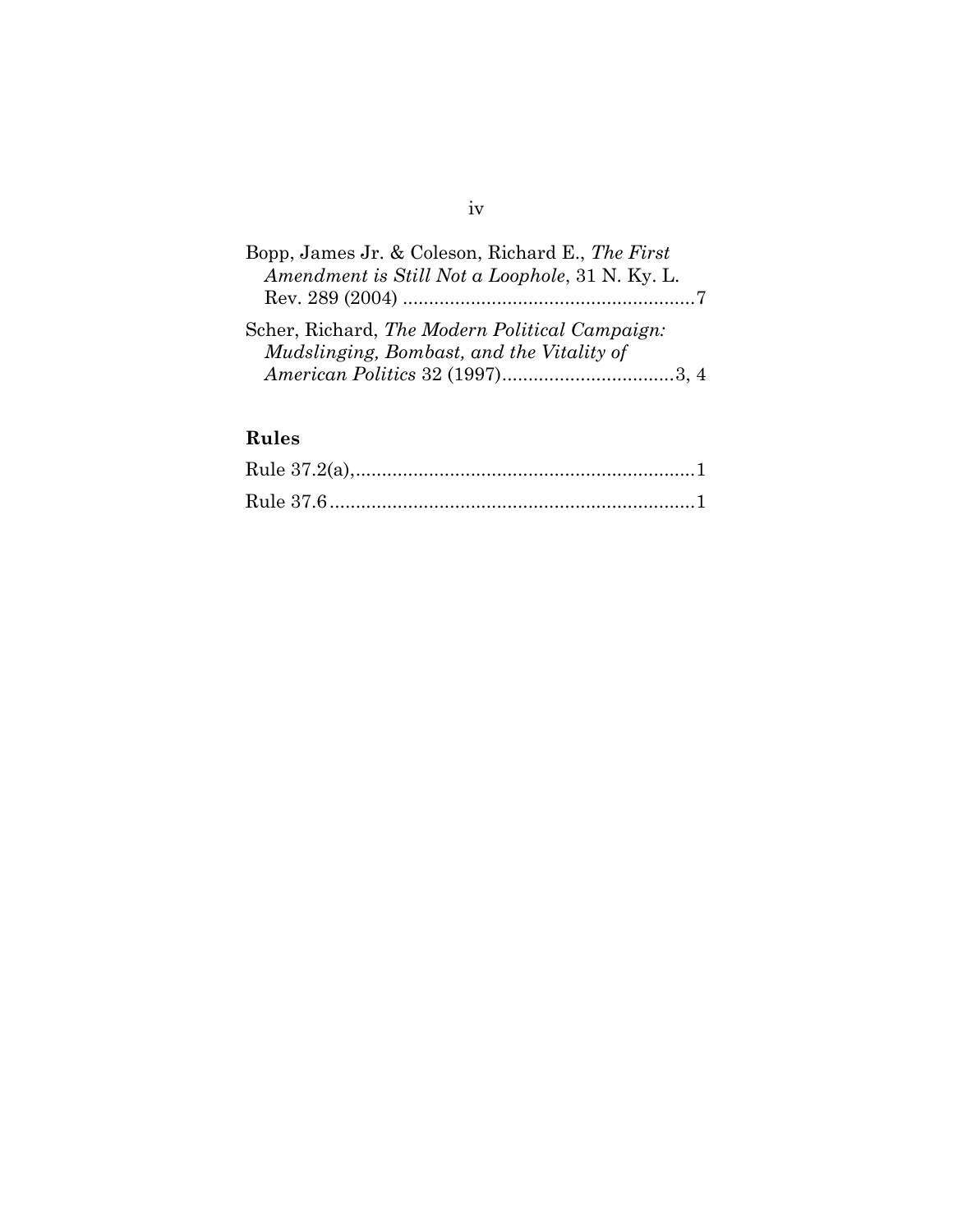#### **INTEREST OF AMICUS CURIAE<sup>1</sup>**

<span id="page-5-0"></span>The Center for Constitutional Jurisprudence is the public interest law arm of the Claremont Institute, whose stated mission is to restore the principles of the American founding to their rightful and preeminent authority in our national life, including the principle that the First Amendment protects uninhibited and robust debate on political issues. The Center has previously represented parties or participated as amicus curiae in a number of significant cases involving the First Amendment's Freedom of Speech clause, including *National Institute of Family and Life Advocates, et al. v. Becerra*, 138 S. Ct. 2361 (2017), and *Citizens United v. FEC*, 558 U.S. 310 (2010). The Center believes that this case presents an important opportunity for the Court to clarify its jurisprudence in this regard and to avoid draconian penalties on political debate that chill free speech.

#### **SUMMARY OF THE ARGUMENT**

<span id="page-5-1"></span>Party members and opposing candidates have criticized each other in accusatory and pointed terms since the earliest days of our Republic. The "cloudy crystal ball gazing" of campaign-finance law fails to protect this important form of speech as the First Amendment demands. The principles that underlay

<sup>1.</sup> Pursuant to Rule 37.2(a), all parties were notified of and have consented to the filing of this brief. In accordance with Rule 37.6, counsel affirms that no counsel for any party authored this brief in whole or in part and that no person or entity other than *amicus* made a monetary contribution to fund the preparation and submission of this brief.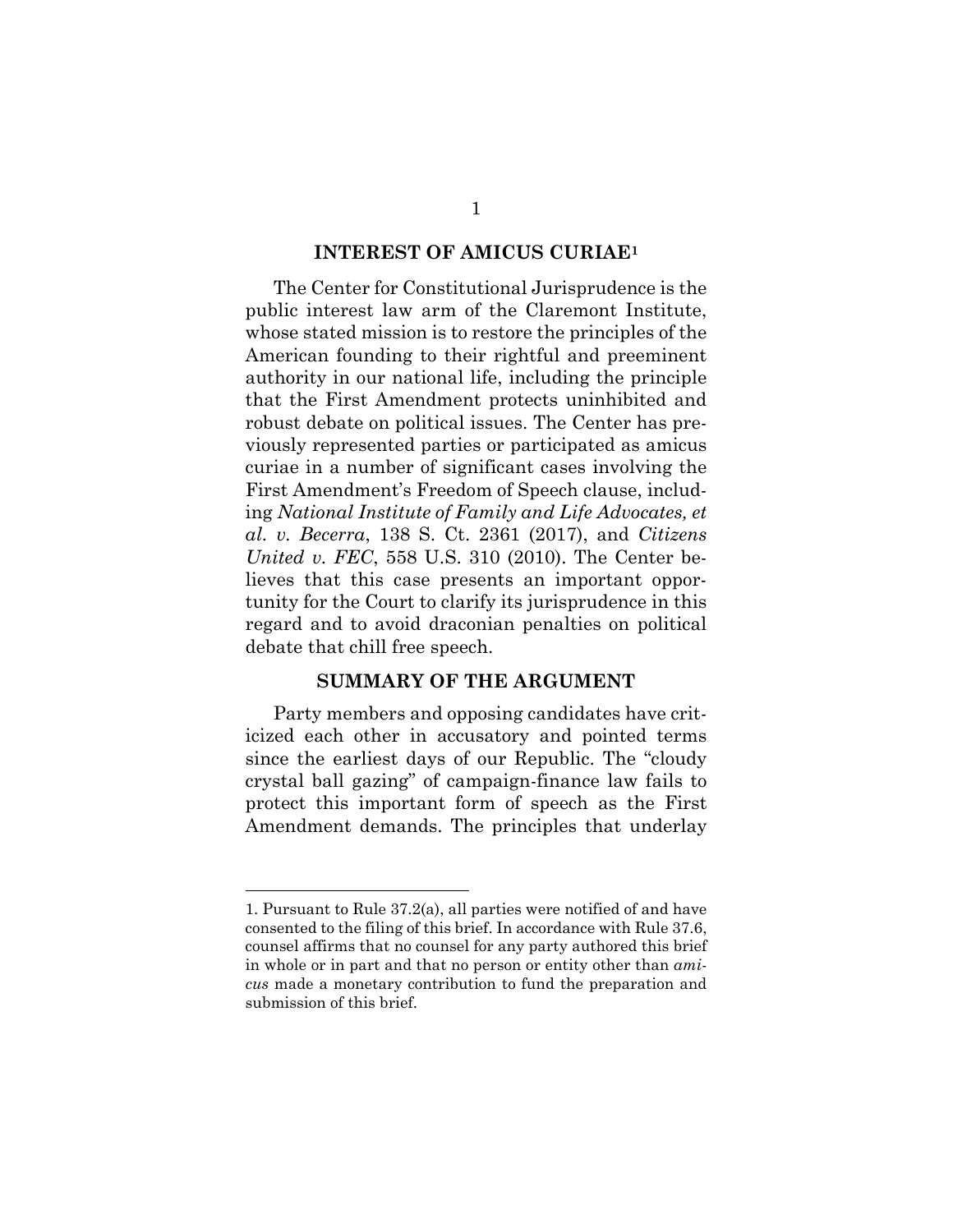the seminal *Buckley* decision are largely being ignored, and, as a consequence, the Government is criminalizing speech on legitimate political issues without compelling interests for doing so. These principles led *Buckley* to provide strict protection for expenditures through the requirement that the speech they purchase contain words of express advocacy or, as subsequently expanded in *Wisconsin Right to Life*, their functional equivalent.

This case is one example, of many that will follow, of how the Government can punish candidates and organizations for their political speech when they have no objective measure of which speech is prohibited and which speech is not. The test of express advocacy or its functional equivalent provides this objective measure, and it should not be so easily cast aside as it was by the court below merely because the "expenditure" at issue was coordinated with a candidate rather than independent. In either case, to be an "expenditure" that can be regulated consistent with the First Amendment, it should be express advocacy or its functional equivalent. The petition for writ of certiorari should be granted to clarify that the restriction on coordinated *expenditures* contained in 52 U.S.C. §  $30116(a)(7)(B)(i)$  can constitutionally only be triggered by expenditures that *expressly* advocate for the election or defeat of a candidate or are the functional equivalent of express advocacy.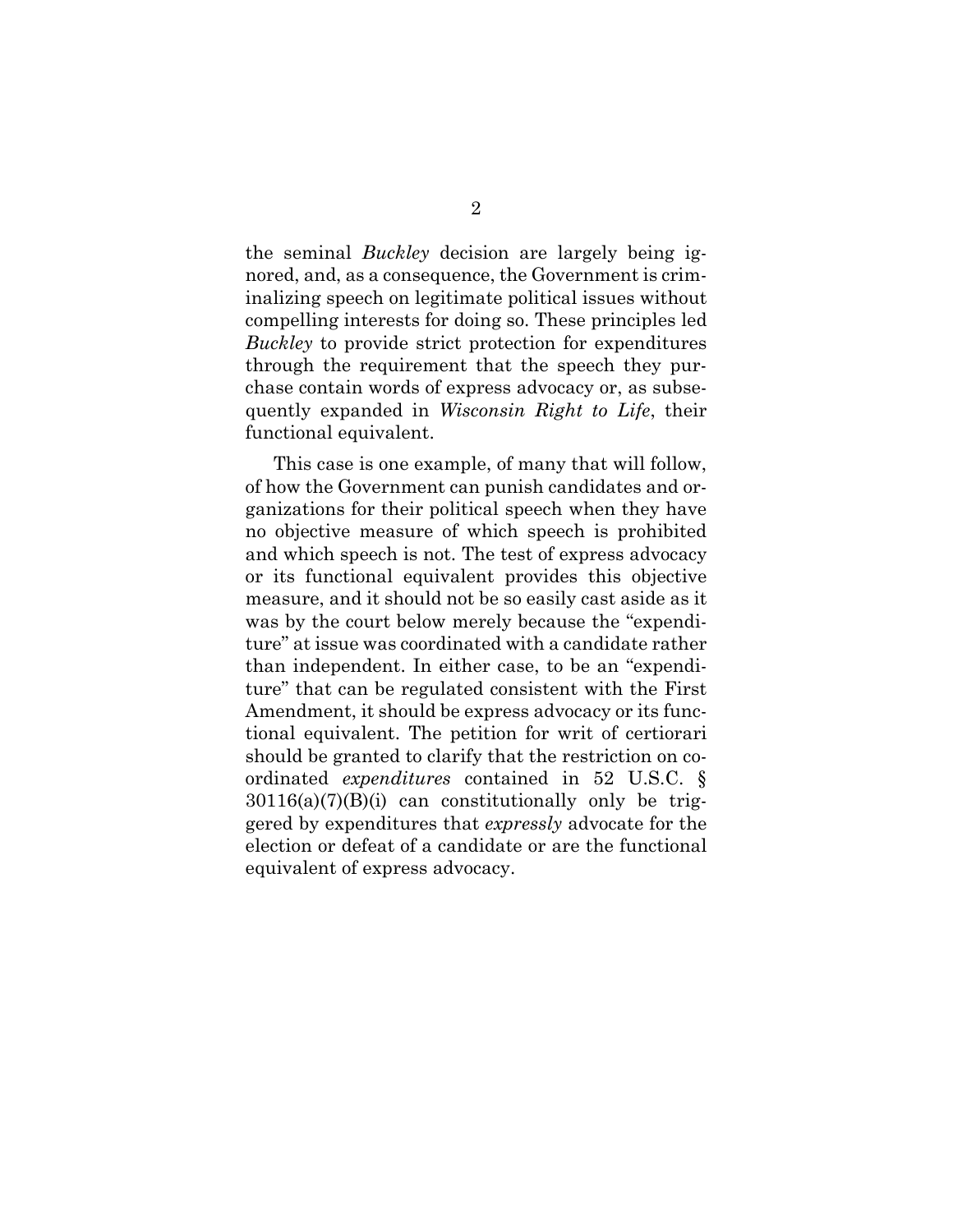### **REASONS FOR GRANTING THE WRIT**

### <span id="page-7-1"></span><span id="page-7-0"></span>**I. Harsh Criticism of Political Adversaries is an American Tradition Dating to the Founding**

The government's indictment charged former Congressman Stockman with causing an excessive contribution to his campaign in the form of a coordinated expenditure. A wealthy supporter provided money to the Center for American Future, so it could distribute *The Conservative News*. The Fifth Circuit characterized *The Conservative News* as a political communication that accused Stockman's primary opponent, Senator John Cornyn, of various ethical misdeeds, while "promoting" the Stockman campaign. Pet.App. 11a. To show just how helpful *The News* was for Stockman, the court listed a few scurrilous accusations toward Senator Cornyn, namely, that he was "lying to voters," filing "false donor reports," and "falsifying ethics reports to hide income." *Id.* at 6a. These choice words for Stockman's colleague certainly caused some indignation, but they were concededly not "express advocacy" or its functional equivalent.

Political party infighting is far from new. It might be uniquely American: the Founders themselves proved that they were capable character-assassins. Richard Scher, *The Modern Political Campaign: Mudslinging, Bombast, and the Vitality of American Politics* 32 (1997). In the 1800 election, for instance, Alexander Hamilton delighted in stirring up Federalist-Party primary trouble for the incumbent President Adams (who was already under fire from all sides for his part in the Alien and Sedition Acts). *Id.* at 30. In one letter, Hamilton attempted to turn Federalist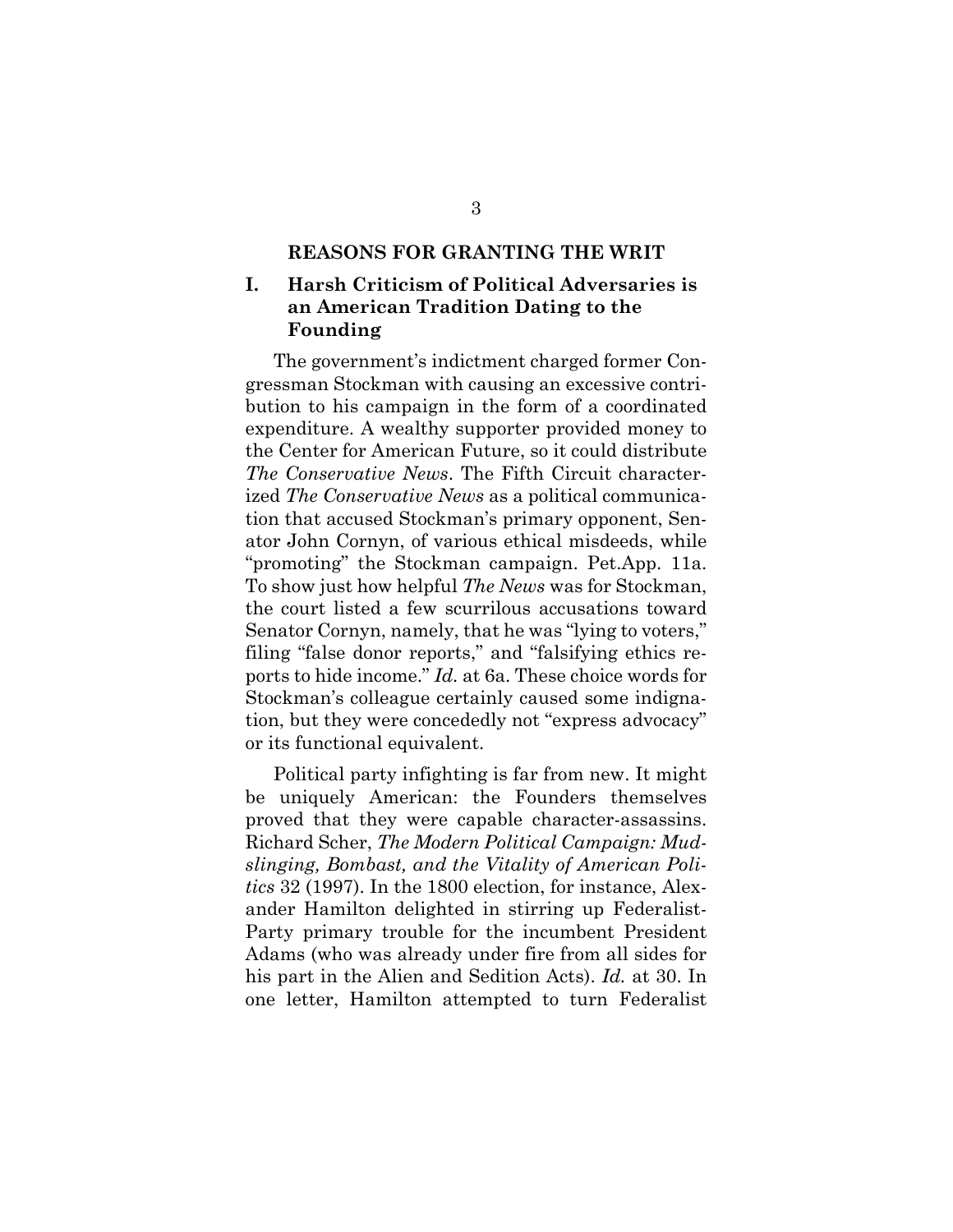leaders against Adams, describing him as petty, mean, egotistic, erratic, eccentric, jealous-natured, and hot-tempered. Adams, he said, possessed "defects in his character which unfit him for the office of Chief Magistrate." *Id.*

Everyone knows that criticism from one's friends can be more deadly than criticism from one's foes: it can alter the course of an election. Unfortunately for Adams, Aaron Burr got a hold of Hamilton's letter and published it as *The Public Conduct and Character of John Adams*, which undoubtedly satisfied Republicans everywhere. Paul F. Boller, *Presidential Campaigns: From George Washington to George W. Bush* 11 (2004). Hamilton's "Thunderbolt," as Madison described it in 1800, caused an angry Adams to call Hamilton "an intriguant, the greatest intriguant in the world—a man devoid of every moral principle—a bastard …." *Id.* Adams lost the 1800 election.

The very nature of political campaigns, from the early days of the Republic, is fraught with "charges of gross incompetence, disregard of the public interest, communist sympathies" along with "hints of bribery, embezzlement, and other criminal conduct." *New York Times v. Sullivan*, 376 U.S. 254, 273 n.14 (1964) (internal citation omitted). In *Sullivan*, this Court held that "[i]njury to official reputation error affords no more warrant for repressing speech that would otherwise be free than does factual error." *Id.* at 272-73. This is true because criticism of official conduct does not lose its constitutional protection merely because it is effective. *Id.* at 273.

Negative, even sensational, campaign-related literature that attacks political adversaries constitutes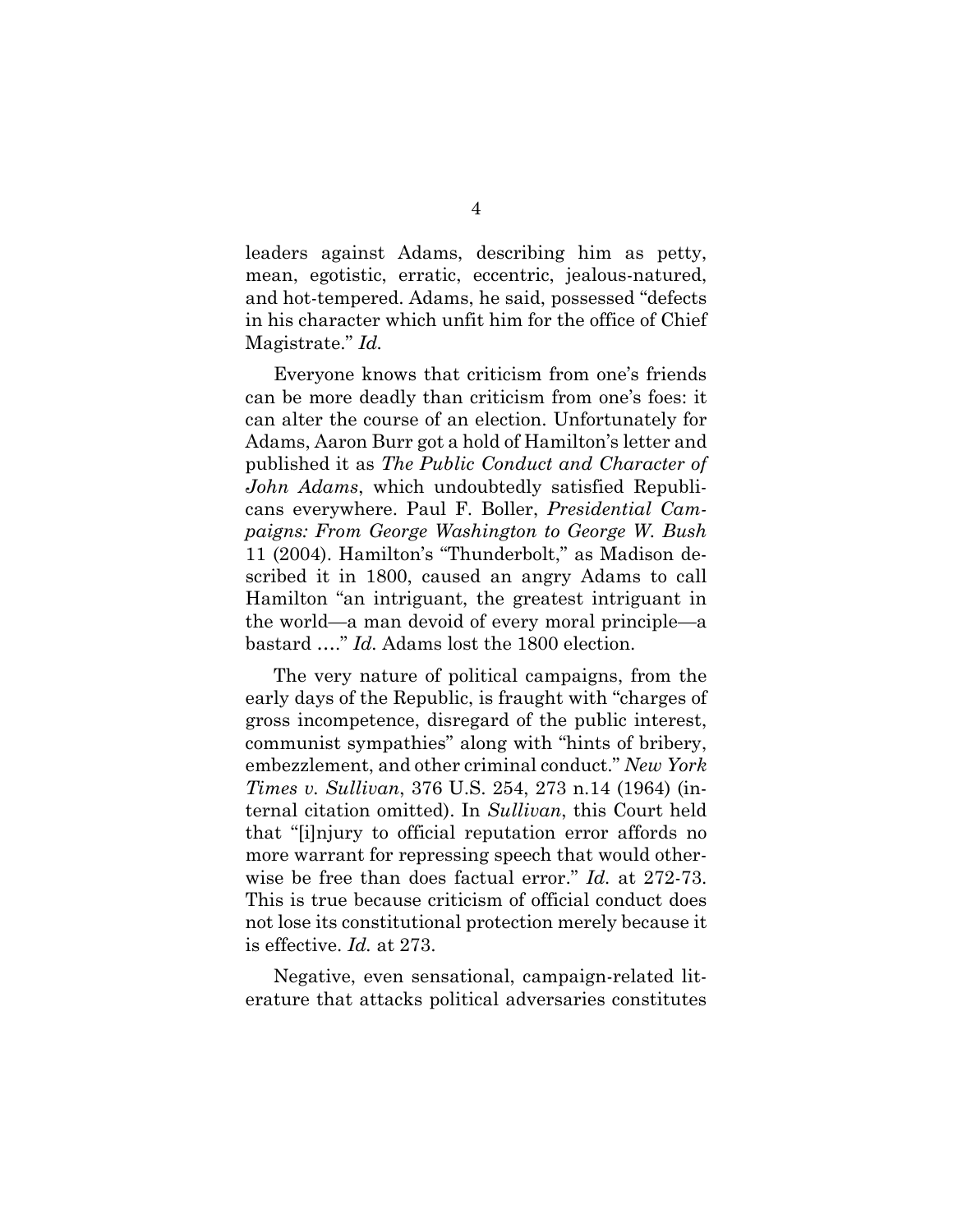an important part of speech in American politics, because campaigns themselves raise political issues. *Buckley v. Valeo*, 424 U.S. 1, 42 (1976). When Congress first regulated campaign finance through the Federal Election Campaign Act (FECA), this Court recognized that such speech spoke to political issues, often through the candidates themselves. *Id.* at 42 (1976). A rule regulating campaign-related expenditures must therefore not only be narrowly-tailored to serve a compelling interest, but must clearly define for individuals and candidates what speech is prohibited. *See id.*

This case provides an opportunity for this Court to reinvigorate a bright-line rule that (a) protects the traditional form of pointed speech in American politics and (b) clearly defines what speech by donors and candidates is subject to campaign finance restrictions. Doing so will prevent the government from chilling free speech through the heavy hand of criminal enforcement when it lacks a clear compelling interest.

### <span id="page-9-0"></span>**II. The Court Should Take this Opportunity to Correct The Dangerous Trend of Post-***Buckley* **Jurisprudence, which Chills Free Speech.**

In the courts below, Stockman contended that *The Conservative News* did not contain express advocacy, and therefore that the Government could not regulate it as a coordinated campaign "expenditure." Pet.App. 12a. Said differently, without the "magic words" of express advocacy such as "vote for," "elect," "defeat," etc. (or its functional equivalent), the Government could not count *The Conservative News* as a coordinated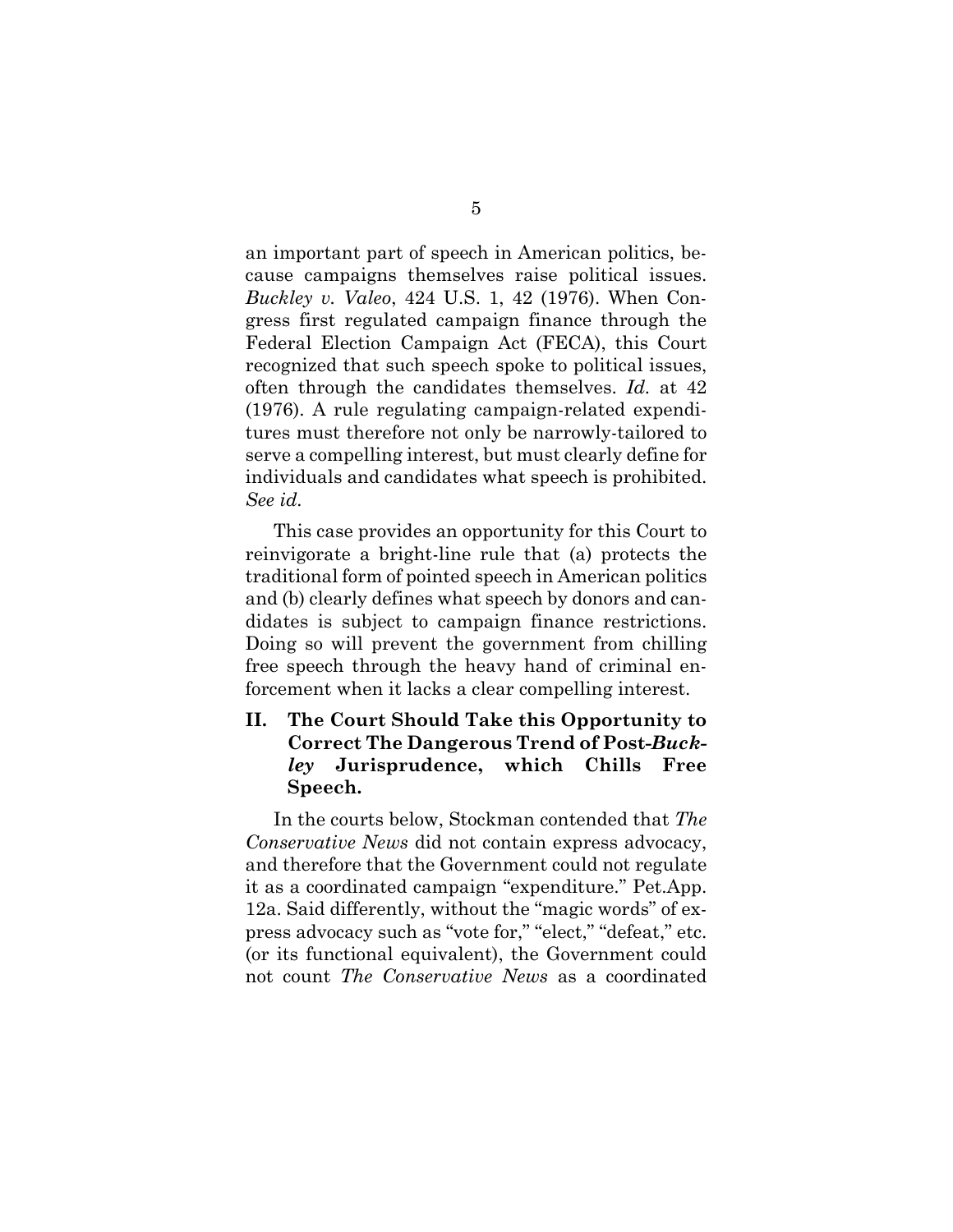campaign expenditure. *Id.* Even though the Fifth Circuit was correct in noting that the provision of the campaign finance laws at issue—dealing with coordinated expenditures—is different than the independent expenditures provision at issue in *McConnell v. FEC*, 540 U.S. 93 (2003), and *FEC v. Wisconsin Right To Life, Inc.*, 551 U.S. 449 (2007), both turn on the definition of "expenditure," and *Wisconsin Right to Life* reaffirms the distinction drawn by this Court in *Buckley* between express advocacy (albeit expanded to include its functional equivalent) and issue advocacy.

The Government's need to prove express advocacy or its functional equivalent prevents the Government from criminalizing the sort of charged and pointed speech that the Founders themselves engaged in. In *Buckley*, this Court provided at least three principles that should continue to govern campaign-finance law:

- (1) The people's "[d]iscussion of public issues and debate on the qualifications of candidates are integral to the operation of the system of government established by our Constitution";
- (2) Regulation requires bright lines protecting issue advocacy because campaigns themselves generate issues of public interest; and
- (3) The "express advocacy" or "magic words" test, even as expanded to include their functional equivalent, provides a bright line rule that enables the government to regulate only those communications which are "unambiguously related to the campaign of a particular federal candidate" because they contain "express words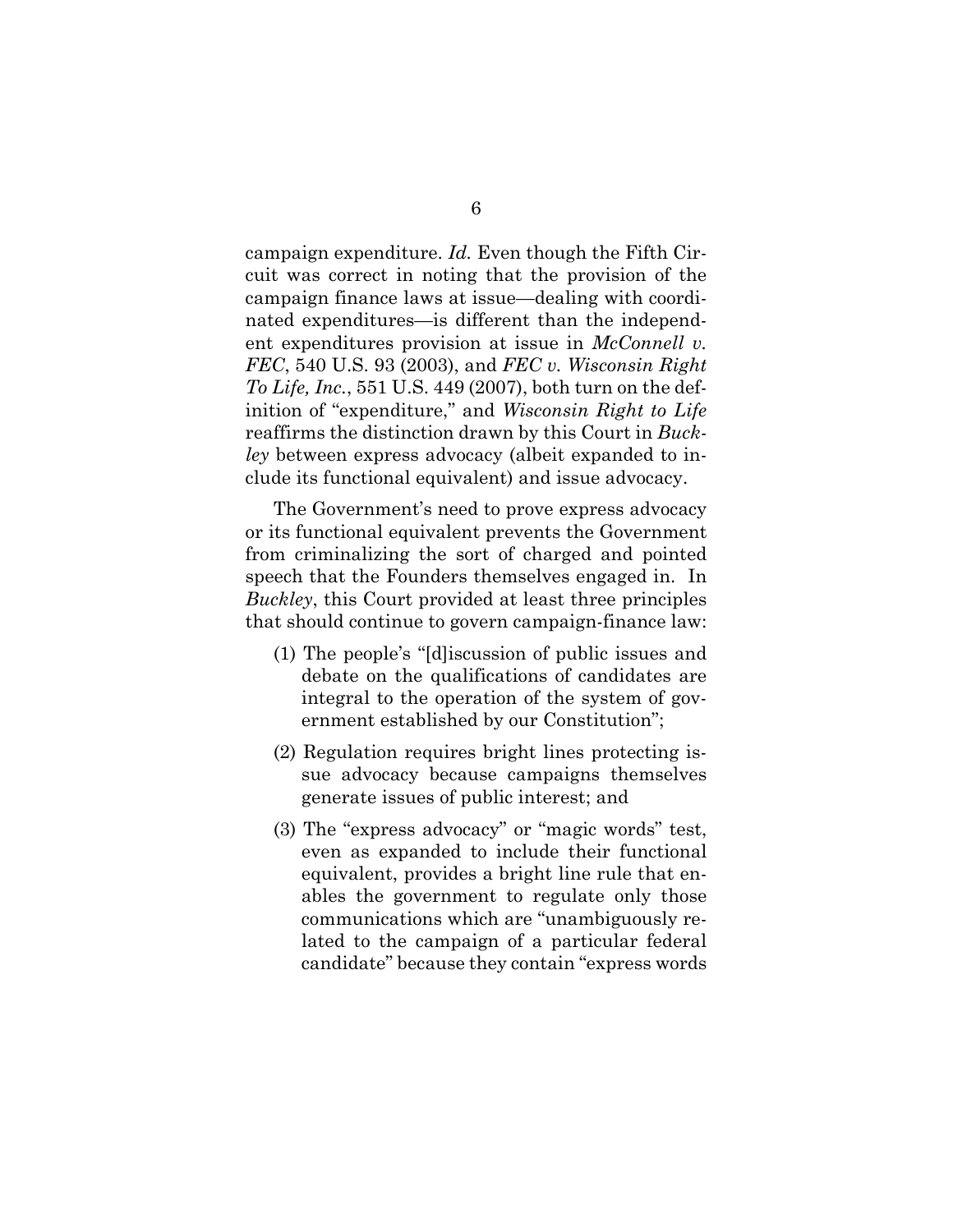of advocacy," which might include "magic words" such as "vote for," "elect," and so on.

#### *Buckley*, 424 U.S. at 14, 43-44, 80.<sup>2</sup>

These principles meant that Congress could regulate speech that directly advocates for the victory or defeat of a particular candidate (express advocacy) but not speech about political issues and candidates' qualifications (issue advocacy). *Id.* This Court made distinction between express advocacy and issue advocacy because regulation of anything more would criminalize political speech that the First Amendment protects. *See id.* Campaigns themselves generate issues of public interest that, when spoken about, fall within protected political speech. *See id.* at 42.

For years, federal courts, with one possible exception, recognized *Buckley's* protection of issue advocacy by applying the express advocacy test through magic words. *See McConnell v. FEC*, 540 U.S. 93, 278 n.11 (2003) (Thomas J., concurring) (collecting cases), *overruled on other grounds by Citizens United v. FEC*, 558

<sup>2.</sup> Stockman has argued that the "magic words" must be present for a communication to qualify as a coordinated expenditure. *Amicus* argues that even if the "magic words" are not necessary, *Buckley* still adopted an "express words of advocacy" test that requires, perhaps, not-so-much certain "magic words" but that the words of the communication inescapably advocate election or defeat of a clearly-identified candidate. 424 U.S. at 44 n.52 ("This construction would restrict application of  $\S 608(e)(1)$  to communications containing *express words of advocacy* of election or defeat, *such as* 'vote for,' 'elect,' 'support,' 'cast your ballot for,' 'Smith for Congress,' 'vote against,' 'defeat,' 'reject.'") (emphasis added); *see also* James Bopp, Jr. & Richard E. Coleson, *The First Amendment is Still Not a Loophole*, 31 N. Ky. L. Rev. 289, 293 n.25 (2004). This standard is not met here.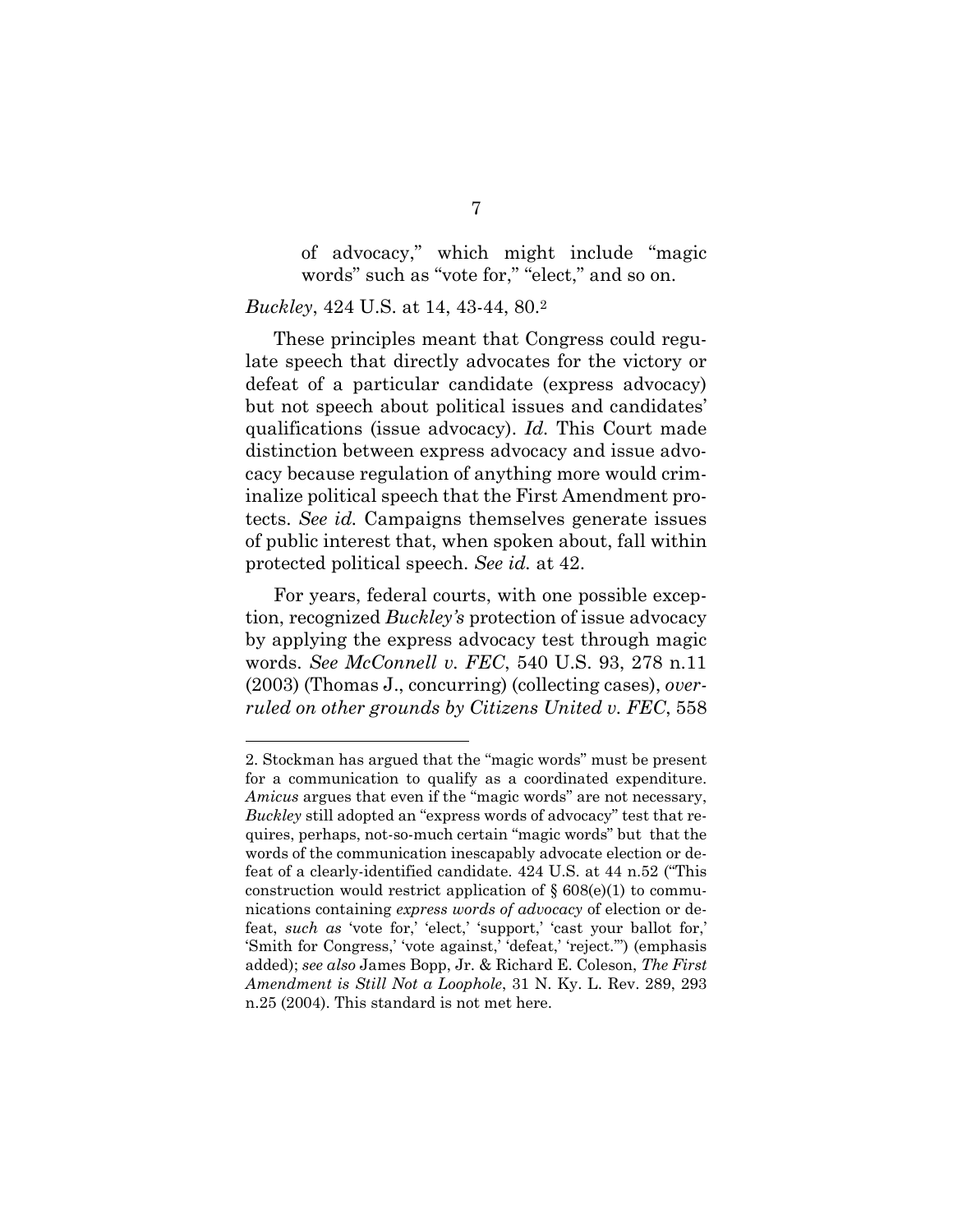U.S. 310, 365–66 (2010). That case upheld against a facial challenge Section 201 of the Bipartisan Campaign Reform Act of 2002 (BCRA), through which Congress also sought to regulate "electioneering communications"—that is, broadcast, cable, or satellite communications naming a candidate for office within 30 days of a primary or 60 days of a general election. 52 U.S.C. § 30104(f)(3)(A)(i). *McConnell* upheld the BCRA against the facial challenge to the extent that "electioneering communications" were the "functional equivalent" of express advocacy. 540 U.S. at 105. As this Court subsequently made clear in *Wisconsin Right to Life*, the distinction between protected issue advocacy, on the one hand, and regulable express advocacy (or its functional equivalent), on the other, remains intact, and important for the protection of core political speech.

Nevertheless, the Court below declined to adhere to that bright line. Perhaps that was understandable, given the somewhat murky state of the jurisprudence in this arena. As the Fourth Circuit has described, the endeavor of understanding the effects of the *Wiscon*sin Right to Life decision on McConnell is "a point on which no circuit court should engage in cloudy crystal ball gazing." North Carolina Right to Life, Inc. v. Leake, 525 F.3d 274, 285 (4th Cir. 2008).

The petition for certiorari should be granted so that this Court can clarify that the distinction between issue advocacy and express advocacy is as applicable to coordinated expenditures as it is to independent expenditures.